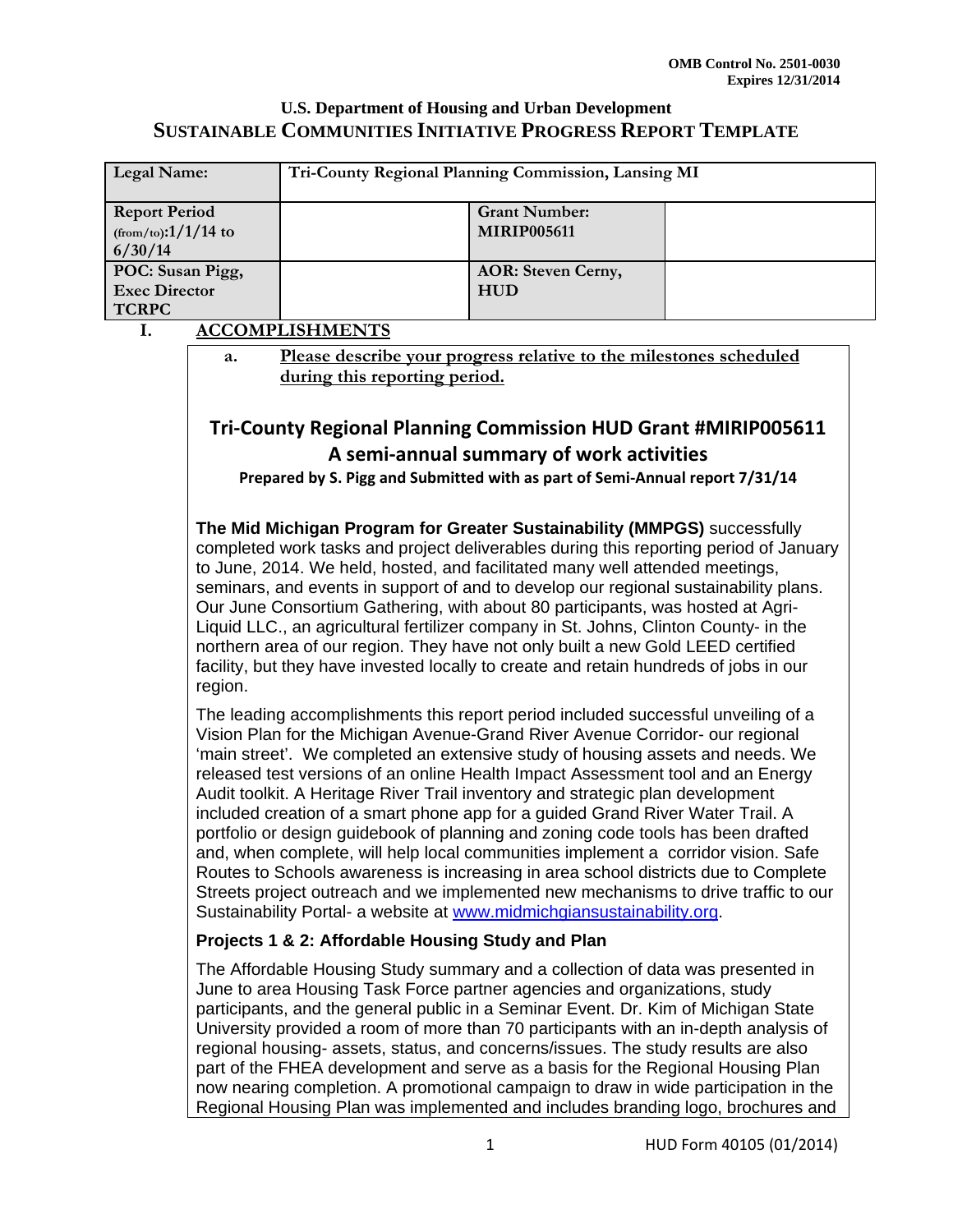posters, and public service announcements on radio and TV.

#### **Project 3: Community Reinvestment Fund**

The Community Reinvestment fund Task Force invited applications for a final round of mini-grants and completed the final reporting collection for grantees from rounds last year. Video clips of some projects are on our website and on partner sites and utube (see www.midmichigansustainability.org) on the programs tab to find links. Arrangements have been made to hold two charrettes events with school children in the fall.

## **Project 4: Energy Study**

Energy use profiles of varied building types throughout the test corridor have been completed. Data on energy usage and source of energy was collected from the region's electric utilities and have been entered and geographic layers broken by Traffic Area Zones, which are smaller than census blocks and align well with area municipal boundaries, are also functioning. A trial online tool to view and analyze energy usage by building type is distributed for testing by task force members. When complete, the strategic tool will allow for trying various policy or practice scenarios on energy use and costs to estimate potential impacts.

## **Project 5: Regional Urban Services Management Area**

The Urban Services Management Committee met monthly during this period to identify and discuss specific boundaries for urban services throughout the region's urban-edge municipalities. They have completed participation in developing a Health Impact Assessment tool which is now online for use by the public and officials for assessing the impacts on public health of proposed developments.

## **Project 6: Greening Mid-Michigan**

Videos highlighting the region's green infrastructure including proposed pathway connections and water resources protection activities are in wide distribution. Available on websites, they have also aired on Public Broadcasting Stations (PBS)throughout Michigan. A presentation on the Greening Project was part of a session at the National Association of Regional Councils Annual Conference in Louisville, KY in early June.

Audits of Groundwater Protection Plans were completed and summaries with recommendations for future action are in draft.

Regular meetings with municipal parks and recreation staff continue to identify opportunities to integrate water protection and non-motor trails development with municipal recreation programming.

**The Middle of the Grand River Organization of Watersheds (MDGROW**) produced quarterly newsletters on water use and protection issues; continue to implement the public education campaign to protect our region's water resources. www.Pollutionisntpretty.org ; and hosted over 1800 middle school youth at a day long "Children's Water Festival" held on the grounds of Michigan State University in May. A smart phone app was developed with assistance from Michigan State Unviersity students, to offer an electronic Heritage Water Trail on the Grand River through this region.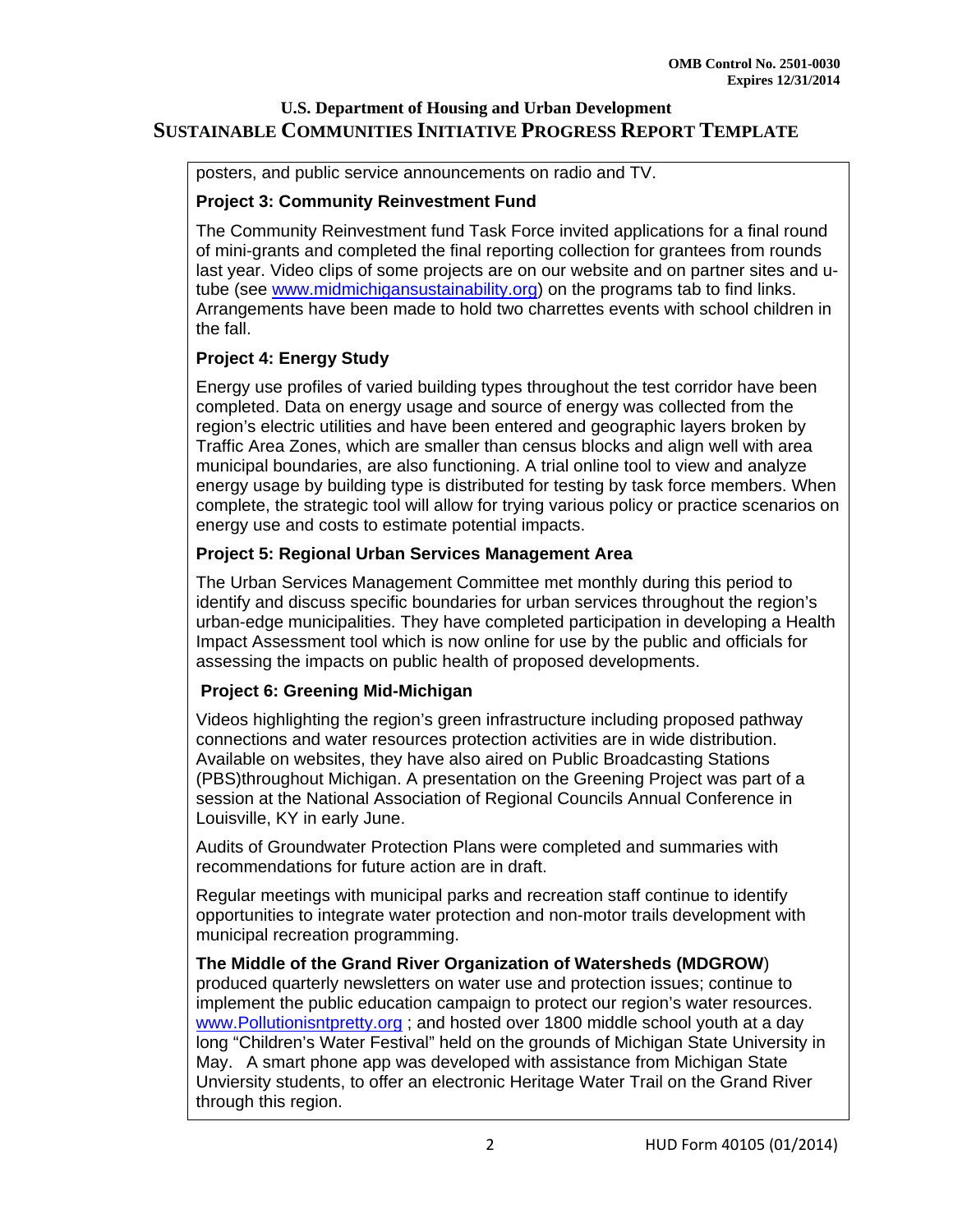## **Project 7: Sustainable Corridor Design Portfolio**

Re-cap and summary presentations of the Corridor Vision developed over the past year continue with a target of municipal committees, private business groups, and the general public that reside, work, or visit the Grand River Avenue Corridor. Spiral bound Workbooks of the Corridor Plan were distributed to Planning/zoning offices for use at their permit counters. A portfolio of design and code examples to implement the vision are in near final draft and under review by the Corridor Task Force members.

Applications to present the Corridor Vision and Plan were made and TCRPC will participate in sessions at the Michigan Association of Planners annual conference in October.

**Project 7: Student practicum-**Michigan State University Planning and Design school students worked with the residents and elected officials in the village of Webberville to develop and present 6 different downtown redevelopment proposals that outlined redevelopment potential projects to improve the community and its economic viability. Posters with drawings, themes and descriptions were well received by the Village Council at public meetings in December.

**Project 7: Community Workshops and Audit tool-** An online tool for assessing the 'sustainability' characteristics of a municipal zoning ordinance and/or master plan document were developed and is in draft testing now.

#### **Project 8: Complete Streets**

The Michigan Fitness Foundation held Non-Motorized Transportation Forums in March and May and have developed proposed bike route loops for key locations throughout the region. These were vetted with cyclist and other groups. They are submitted for inclusion in a regional Long Range Transportation Plan currently in development by the area Metropolitan Planning Organziation.

Bicycle Friendly Business Desginations continue to be issued as businesses learn about the program and adopt the required practices and equipment.

#### **Project 9 (Online Communications Portal): www.midmichigansustainability.org**

The 'portal' website is now fully loaded and functional. It includes summaries of project purposes and their progress. Summer interns intiated a renewal campaign, promoting the site and offering training and encouragements to participate. There has been a marked increase and more diversity in the participation online since May.

The Health Impact Assessment Toolkit is now on the Portal and in use. Promotions of its use are underway.

#### **b. Please describe the percentage completion for each of the major task categories identified in your negotiated workplan.**

**Project Task Completion Schedule:**

| <b>Mid-Michigan Program for Greater</b> | % Complete as of | <b>Aggregated Work</b> |
|-----------------------------------------|------------------|------------------------|
| <b>Sustainability Project</b>           | 8/31/13          | <b>Schedule</b>        |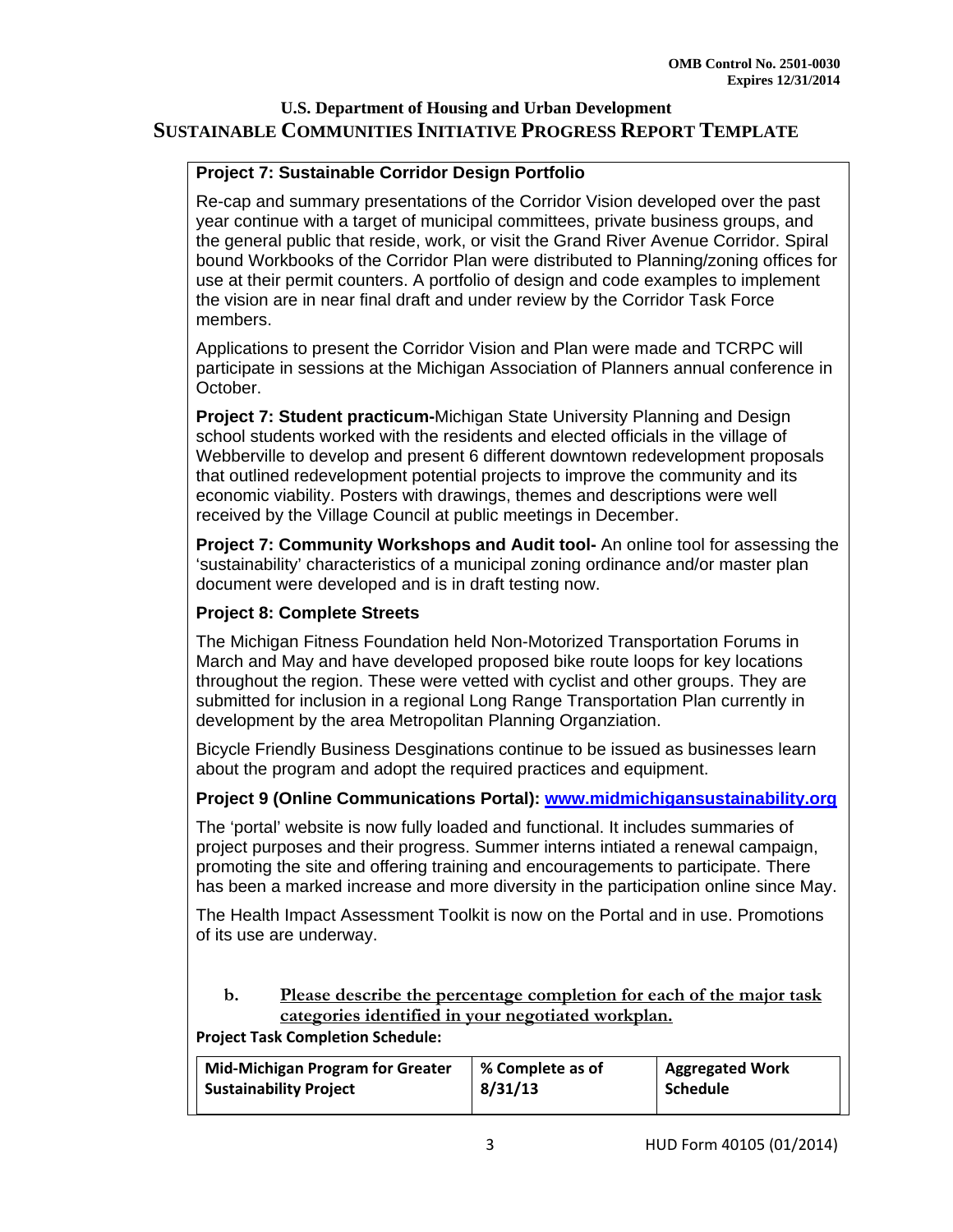| 1 Develop a 5 year Comprehensive<br>Fair and Affordable Housing Plan                                                                                                          | 75% | On time                       |
|-------------------------------------------------------------------------------------------------------------------------------------------------------------------------------|-----|-------------------------------|
| 2 Conduct a Regional Fair and<br>Affordable Housing Study                                                                                                                     | 95% | On time                       |
| 3 Community Reinvestment Fund                                                                                                                                                 | 90% | Slightly behind<br>schedule   |
| 4 Energy Audits of Built Structures<br>on the Demonstration Corridor                                                                                                          | 75% | On time                       |
| 5 Build Capacity for a Regional Urban<br>Services Management Area                                                                                                             | 85% | On time                       |
| 6 Greening of Mid- Michigan<br>elements Groundwater Protection<br>Audits Establish regional watershed<br>group Develop regional trails and<br>green infrastructure capacities | 85% | Slightly ahead of<br>schedule |
| 7 Demonstration Corridor Design<br>Portfolio                                                                                                                                  | 90% | On Time                       |
| 8 Complete Streets Policy and<br>Program developments                                                                                                                         | 70% | Slightly behind<br>schedule   |
| 9 Development of a Communications<br>Portal for regional sustainability                                                                                                       | 95% | On time                       |
| <b>OVERALL MMPGS Progress</b>                                                                                                                                                 | 85% | On time                       |

#### **c. Please describe your progress with contract and sub-award management, including any issues you are experiencing or anticipating:**

At present there are no concerns with the sub-recipient contracts nor various other contracts. All work is now on schedule and in align with contracted costs.

#### **d. Please provide an update with regards to the project's match/leverage commitments.**

We continue to improve our reporting of Matching Contributions. Most of our small match contributors have now caught up or have fully reported their match. The concern with reporting match continues for our largest match commitment. But a number of unexpected match contributions have been now reported and improve our rate considerably.

#### **e. Please identify newly developed or existing collaborations and the progress they experienced during the reporting period.**

Our extensive collaborations with consortium partners continues to expand and we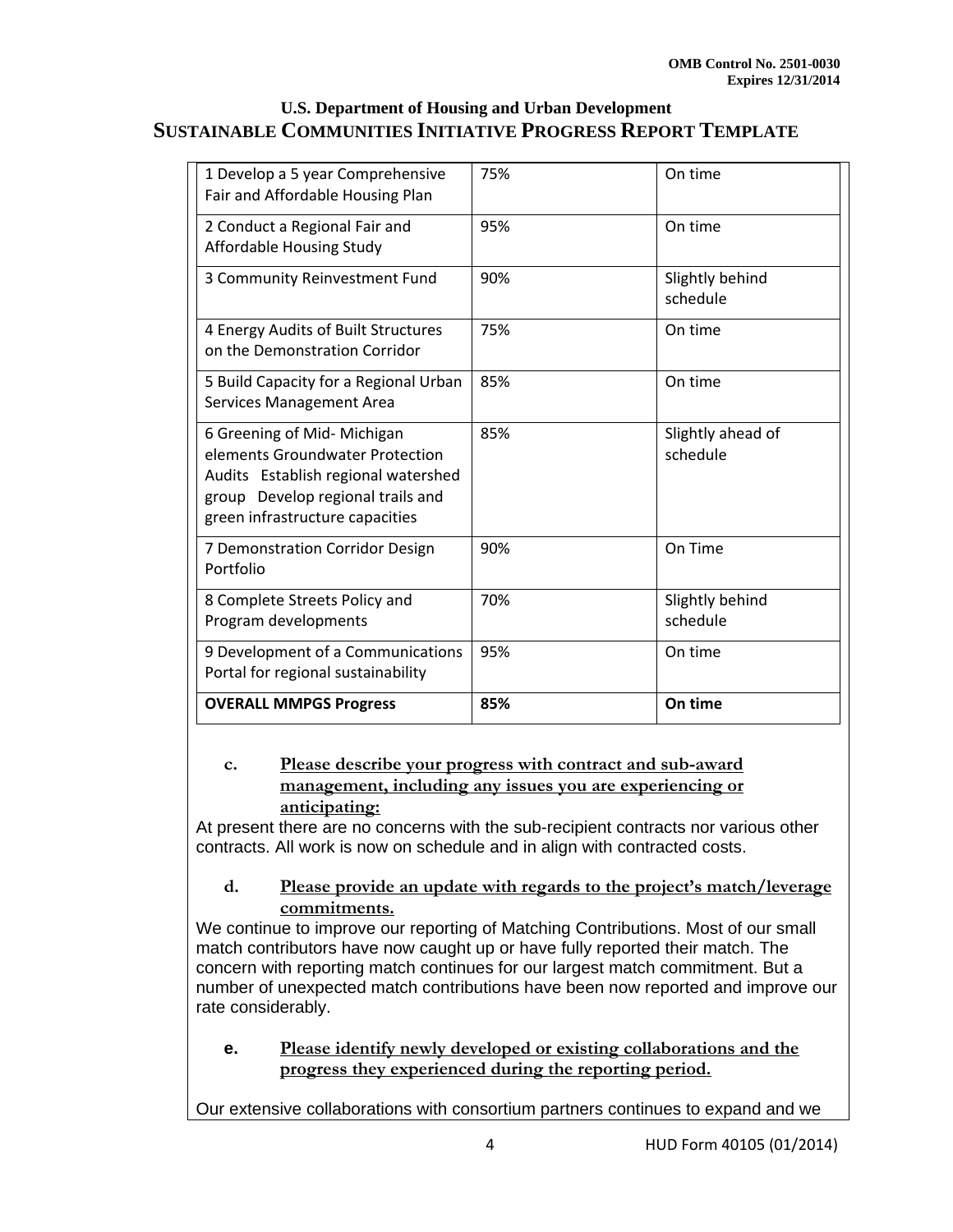now can count more than 60 organizations and agencies in our close collaboration.

A small group of leaders from our regional program participated in Leadership Training sessions offered by a HUD Capacity Contractor. Held in Arlington, VA this spring, the team gained a number of new resource partners for our collaboration. Also, through our Corridor Plan project which highlighted and renewed efforts to establish a Bus Rapid Transit Route in our regional corridor, we have secured more regular and active involvement by transit and highways planning staff at the Michigan Department of Transportation as well as the Federal Highways Administration and Federal Transit Administration.

The Development Firm that has acquired a large lot, a former municipal golf course in the 'Frandor" area of our regional Corridor has become actively engaged and hired additional professionals to facilitate a design Charrettes series to seek public input into their development plans for the area. They used our data and information and built upon it with more detail for their development proposal.

**f. Please describe progress with outreach, engagement, and decisionmaking activities targeting populations traditionally marginalized in the planning process (include costs spent on these activities):** 

We continued to see increases in the number and frequency of participation from underserved populations this report period, particularly through the Housing Study and Plan development activities, the Greening Trails development, and the Safe Routes to School activities which are connecting with Parent Teacher Organizations as well as school district officials. Through presentations and cross-purposed meetings, we have expanded our partnerships with the Power of We, a coalition of social services agencies serving our region. Director Pigg now sits on their alignment committee (advisory board). 

#### **II. CHALLENGES AND EFFORTS TO OVERCOME THEM:**

**a. Scheduled Milestones/Targets that were not achieved:**  None

#### **b. Management deficiencies:**

We have implemented improved reports of in-kind matching contributions. We continue to seek professional engineering expertise as needed for non-motorized path and trails development assistance.

**c. Deviations from the Work Plan None this period.** 

**d. Detail the actions you will take to address identified deficiencies or workplan deviations described above (include what is to be done, who is responsible, and when it is due).** 

We continue to monitor all projects and maintain communications to adjust course or resolve concerns before they limit our effectiveness in meeting work plan goals.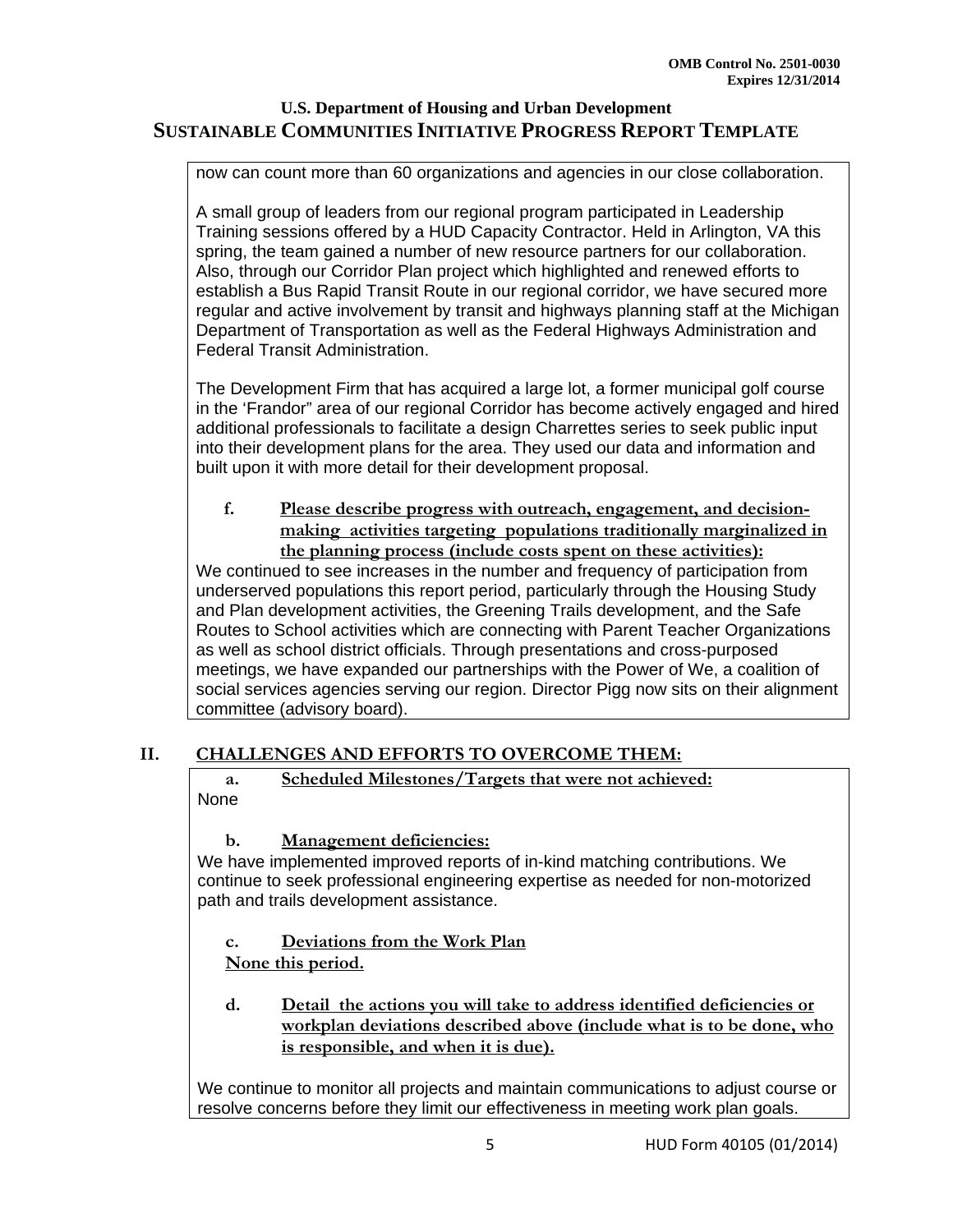## **III. ANALYSIS OF WORK TO DATE**

- **a. What lessons are you learning as you move forward that will strengthen this process?** *What assumptions about planning for sustainability are being confirmed and which are being challenged as you move forward? Can you apply these lessons into your work in real time?* Meaningful and proactive efforts to involve underserved populations in planning decision making can be challenging and requires constant effort. It continues to be important to identify and recognize that concepts of sustainability must extend well beyond the reach of "environmental protection" and that planning for a sustainable future is more challenging than just "acting sustainable' when it is obvious or convenient. Sustainability is a long-term planning concept that must be embedded in all areas of planning practice.
- **b. Are you staying on target for the overall goal of the initiative?** *To what extent are the overall program outcomes and workplan deliverables a helpful reference point?* Yes. The Work Plan is a critical reference point and we use it every day to guide decision making. The overall program outcomes of sustainability over a three year grant will be more difficult to demonstrate in such a short term. We can demonstrate participation, but not all outcomes.
- **c. What evidence do you have that this plan will translate to concrete impact and actual implementation in the months and years to come?** *Has the quality of the implementation taken on a different character because of the approach that you have taken in the planning process (e.g., emphasis on engagement and equity)?*

The continued growth and diversity of people participating in all various aspects of our MMPGS indicate that it is a "practice of sustainability" that is becoming embedded into our community culture. The concern that there are not enough "ribbon cutting" or single sound-bite events may actually suggest that we are creating a new norm of sustainability planning.

# **IV. NEED TO AMEND THE COOPERATIVE AGREEMENT:**

|          | Yes/No         | <b>Explanation/Reason for Deviation</b>                 |
|----------|----------------|---------------------------------------------------------|
| Scope    | N <sub>O</sub> |                                                         |
| Schedule | YES.           | Housing Study is complete now and the Plan deliverables |
|          |                | are on time.                                            |
|          |                | Community Reinvestment fund has added another round     |
|          |                | to complete the fund use.                               |
|          |                | The Energy Audit reports and summaries are now in       |
|          |                | testing and near completion.                            |